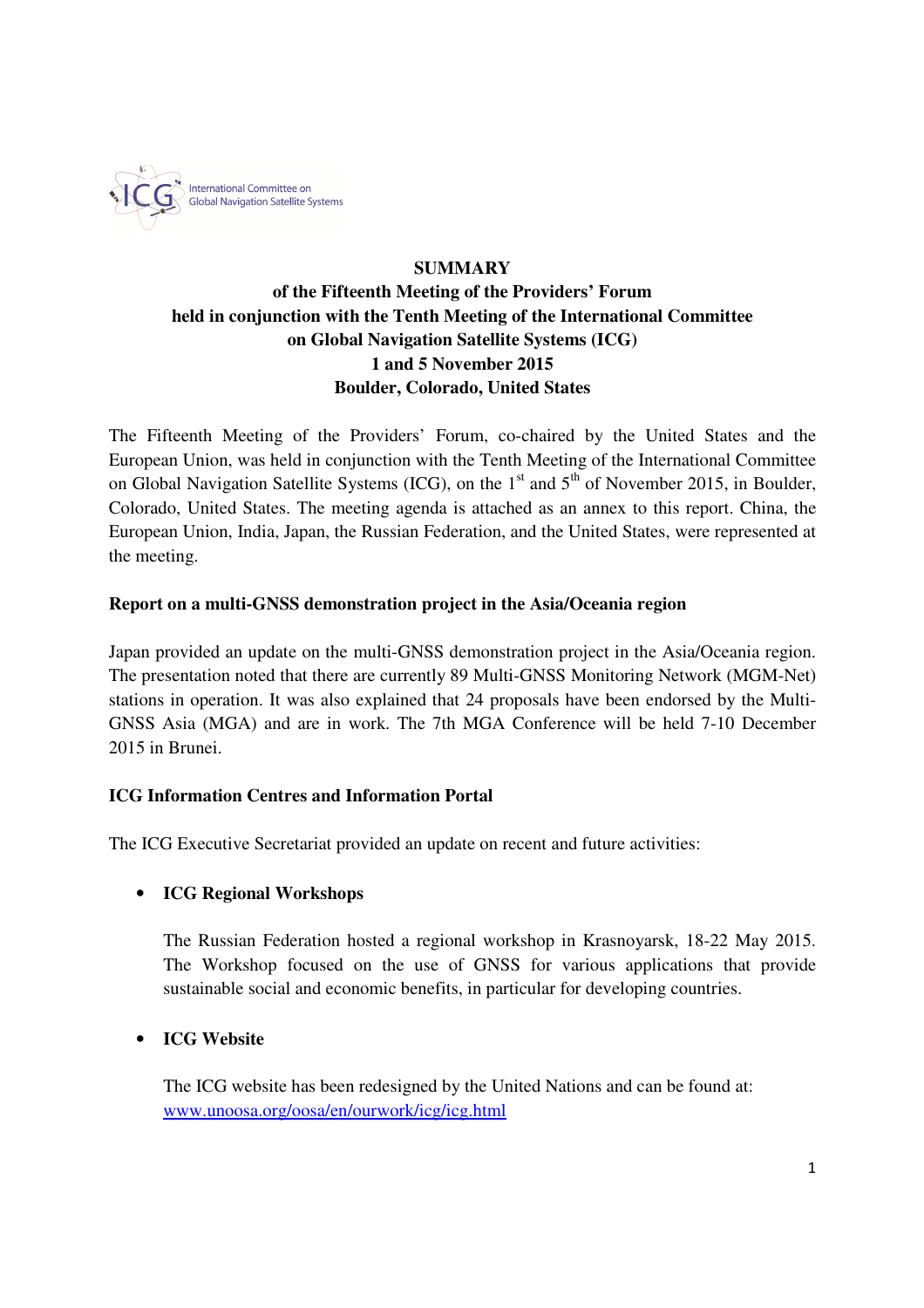### • **ICG 10 Year Anniversary Booklet**

Updates from the GNSS Providers have been received and the booklet is scheduled to be completed by the end of 2015.

## **Other Items**

The following presentations were provided:

### • **Orbital Debris**

The United States presented on the National and International Disposal Requirements and Guidelines Applicable to GPS. The presentation discussed the United States guidelines on orbital debris, which include the United States Government Orbital Debris Mitigation Standard Practices (ODMSP), DoD Instruction 3100.12 and Air Force Instruction 91- 217, as well as the Inter-Agency Space Debris Coordination Committee (IADC) Space Debris Mitigation Guidelines, which defines three disposal options and is applicable to United States Government missions. Six restrictions on disposal orbits that are contained in these documents were discussed. It was noted that the United States conducted a study on the GPS IIF satellites, and determined that the collision probability over 500 years for each of the 12 GPS IIF satellites was less than 0.001. The United States is also in the process of conducting another study looking at the effects on the future medium earth orbit (MEO) debris environment of two different strategies: delaying eccentricity growth, which is the current GPS practice, or accelerating eccentricity growth, the results of which will be briefed to the IADC. A question was asked about whether other countries/Providers are conducting additional related work. It was noted that both the Italian Space Agency (ASI) and the European Space Agency (ESA) are doing work in this area and conducting additional studies, and the co-chair suggested that this topic could be further discussed at future Providers' Forum meetings.

### • **GNSS Space Service Volume**

The United States presented an update to the Global Navigation Satellite System (GNSS) Space Service Volume (SSV) concept. The objective from the United States perspective is to expand the GPS SSV into a multi-GNSS SSV; further improvements can be obtained by increasing availability of satellite signals in the SSV, in most cases by utilizing the side lobes. There is great interest in maturing the definitions so that they are common across all Providers, which will help to create a unified analysis. The presentation explained that SSV specifications are crucial for providing navigation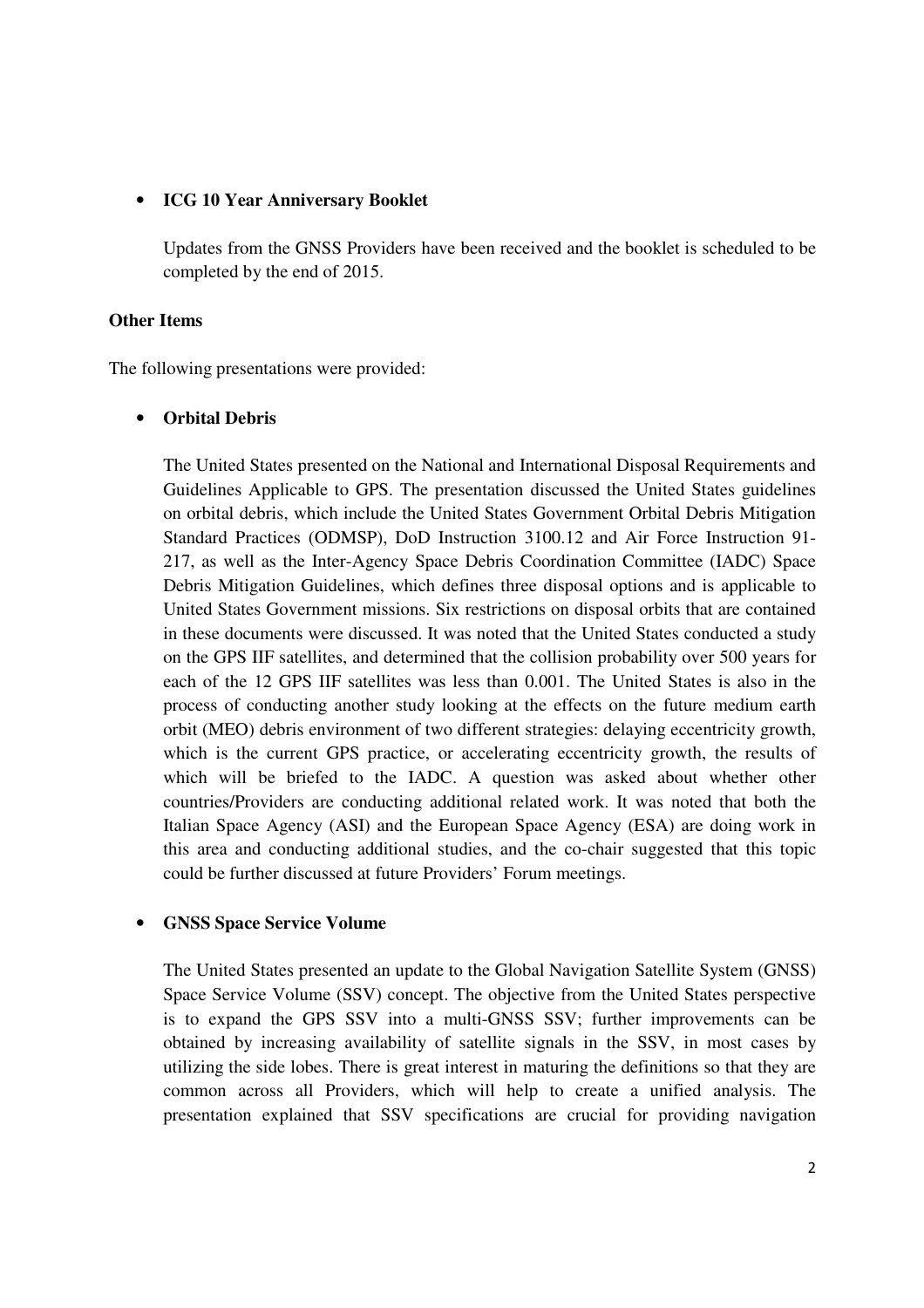solutions in low earth orbit (LEO), MEO and highly elliptical orbit (HEO). The United States National Aeronautics and Space Administration (NASA) issued a Request for Information (RFI) for Spaceborne Receivers, in order to better understand receiver technology currently available. Public input is welcome through the end of December 2015.

### • **iGMAS Status and Updates**

China presented an update on their International GNSS Monitoring and Assessment project (iGMAS), and explained that the objectives are to establish a global tracking network and to monitor operational status and key indicators for all GNSS. The project has been operational on a trial basis since July 2014, providing users with raw observation data, basic products, and monitoring and assessment information. The schedule includes three stages through 2020. There are currently eight completed monitor stations within China, as well as four international stations outside of China. Three data centers and eight analysis centers have also been completed, and the operations and control center is located in Beijing.

## • **U.S. Space Weather Strategy**

The United States provided a presentation describing aspects of the United States National Space Weather Strategy that was released to the public on 29 October 2015. The Strategy was developed to address societal and economic impacts in the event of a severe space weather event. The Space Weather Operations Research and Mitigation (SWORM) Task Force, consisting of 20 United States Government departments and agencies, has responsibility for carrying out the six high level goals outlined in the strategy. The presentation noted that Goal 6 calls for increased international cooperation on space weather. Following the presentation, the European Union commented that they are looking at space situational awareness, which includes both debris mitigation and space weather, and they may report on this in a future Providers' Forum meeting.

The ICG Secretariat provided the following update:

## • **ICG Experts Meeting, Vienna, December 2015**

The ICG Secretariat reported that the ICG Experts Meeting will take place 14 - 18 December 2015 in Vienna, Austria. ICG working group co-chairs and/or representatives from the working groups, are encouraged to participate and present on the status of their working group activities. Session 3 of the meeting will consist of a seminar on GNSS Spectrum Protection and interference detection and mitigation. The United States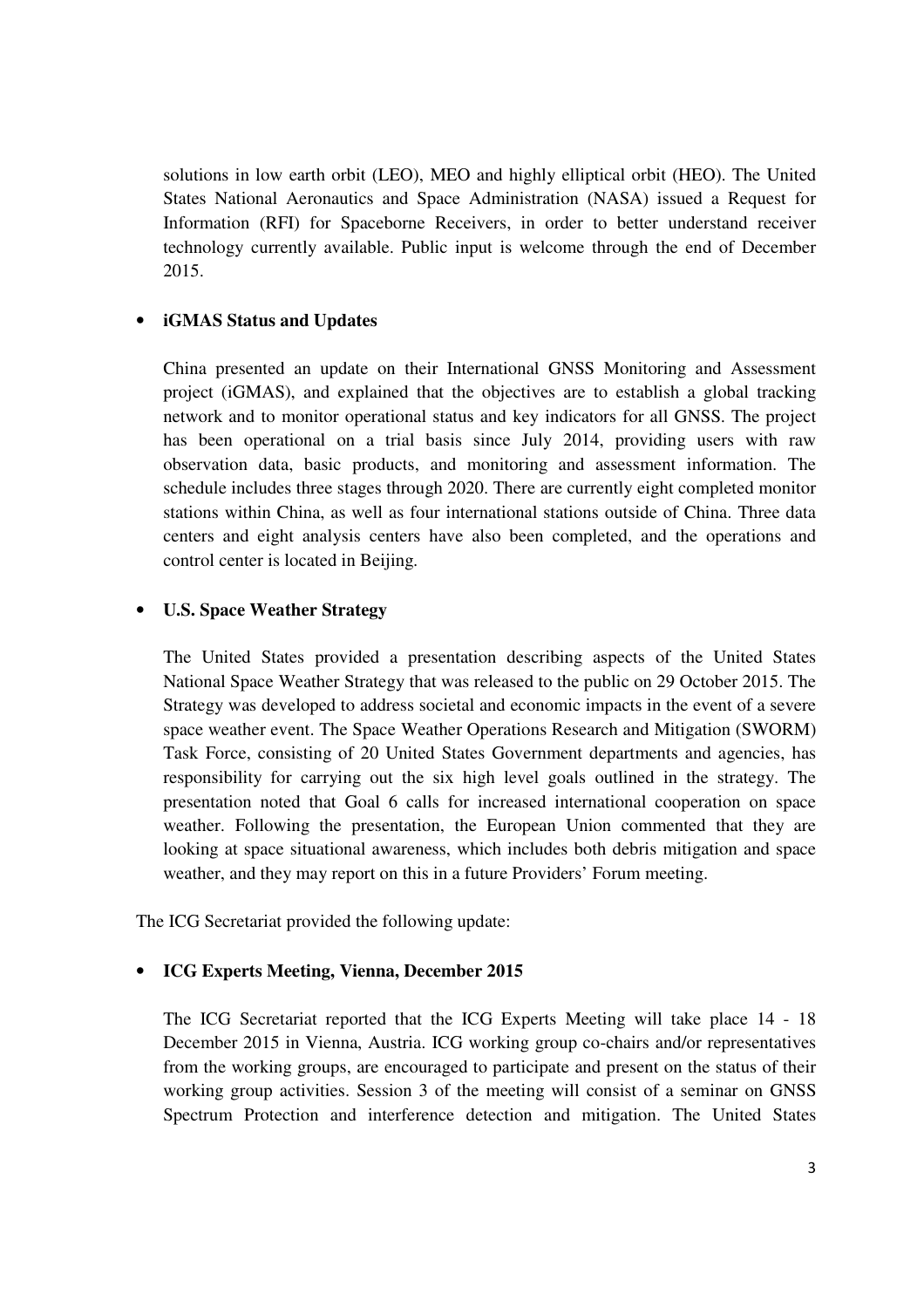commented that the history for this session goes back to 2005 and will be a trial for the regional workshops. This was an ICG recommendation adopted in 2014, which originated in Working Group A.

### **Next Meeting of the Providers' Forum**

The Providers agreed that the  $16<sup>th</sup>$  Meeting of the Providers' Forum will take place on 6 June 2016 in Vienna, in conjunction with the fifty-ninth session of the Committee on the Peaceful Uses of Outer Space (COPUOS). The agenda will be further discussed during a Providers' Forum Planning Meeting to be held in conjunction with the Scientific and Technical Subcommittee of COPUOS on 22 February 2016. In the meantime members of the Providers' Forum are encouraged to contact the co-chairs with suggestions for the agenda of the  $16<sup>th</sup>$ Meeting of the Providers' Forum.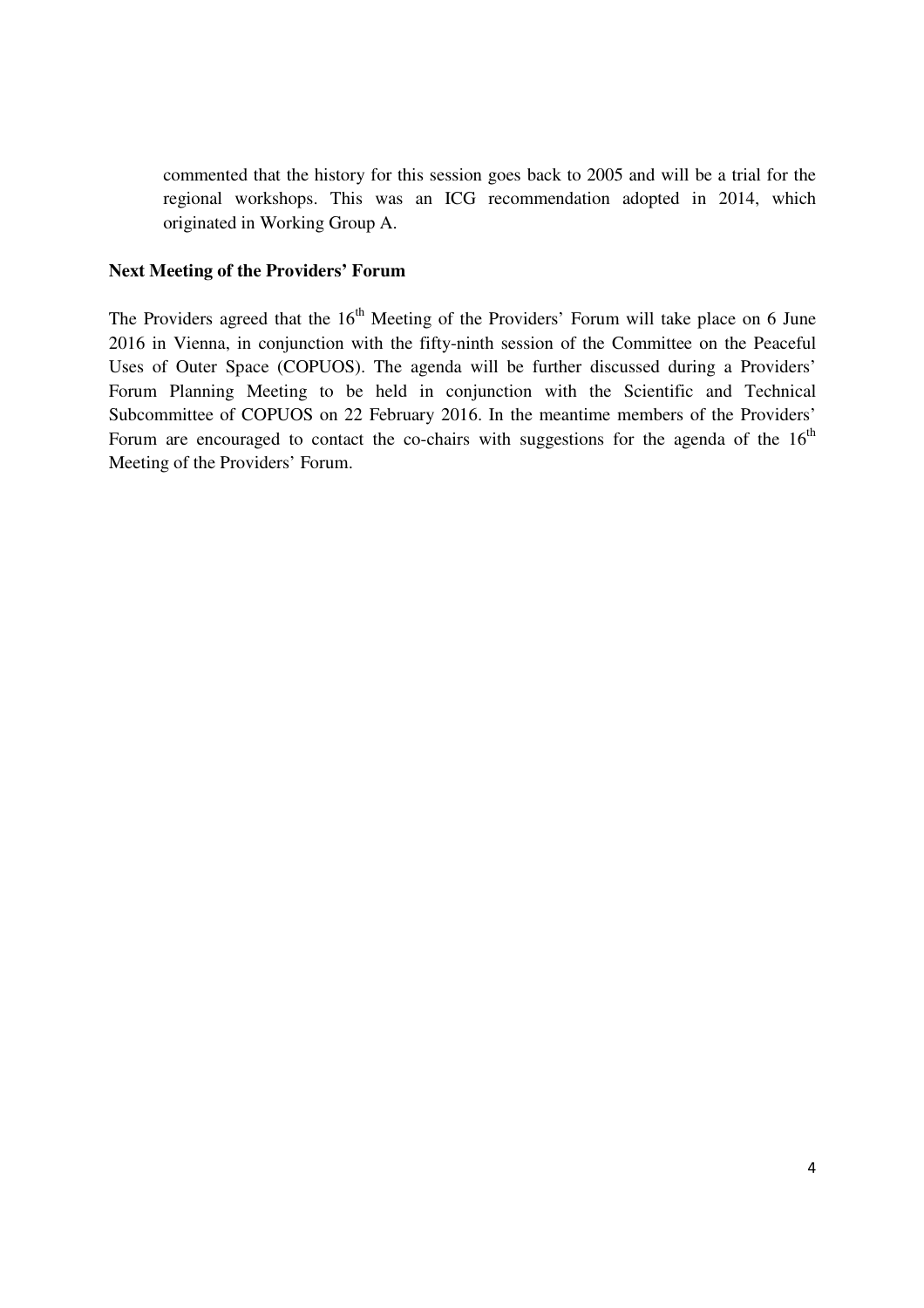Annex

### **FIFTEENTH MEETING OF THE PROVIDERS' FORUM**

#### **Boulder, Colorado, United States**

### **1 – 6 November 2015**

### **PROVISIONAL AGENDA**

## **(***based on the Workplan of the Providers' Forum<sup>1</sup> and*

 *the summary of the Fourteenth Meeting of the Providers' Forum)*

*Co-Chair: Mr. Kenneth HODGKINS, United States of America*

*Co-Chair: Mr. Pieter DE-SMET, European Commission* 

**Sunday, 1 November 2015** 

 $\overline{a}$ 

### **12:00 – 18:00 On-site Registration**

#### **13:00 – 16:00 First Session of Providers' Forum**

*Attended by only the Providers. The primary purpose is: (i) to discuss the agenda and meeting procedures for ICG-10 and the 15th Meeting of Providers' Forum; (ii) to develop response or suggest amendments to the draft recommendations; (iii) to address any other matters; (iv) to compose a temporary drafting group on the preparation of the PF report* 

 **Opening Remarks** 

**Review of Providers' Forum Agenda** 

**Open service information dissemination** 

**Service performance monitoring** 

**Spectrum protection: interference detection and mitigation** 

**Report on a multi-GNSS demonstration project in the Asia/Oceania region** 

<sup>&</sup>lt;sup>1</sup> ICG/PF/WP/SEP2009, amended (available at the ICG Information Portal at http://www.unoosa.org/pdf/icg/2009/icg-*4/ICG.PF.WP.SEP2009.pdf)*